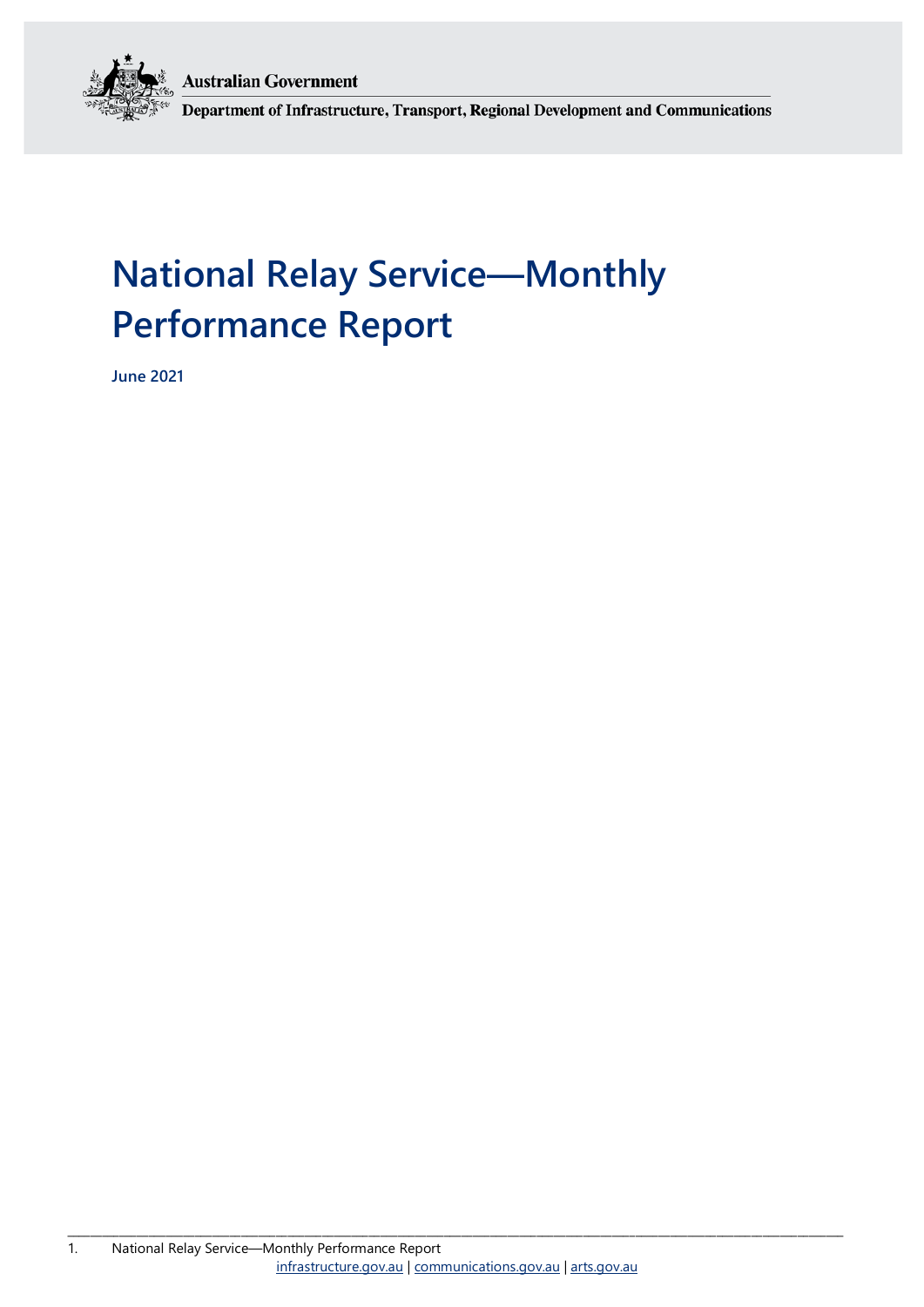© Commonwealth of Australia 2021 June 2021 / INFRASTRUCTURE

## **Ownership of intellectual property rights in this publication**

Unless otherwise noted, copyright (and any other intellectual property rights, if any) in this publication is owned by the Commonwealth of Australia (referred to below as the Commonwealth).

### **Disclaimer**

The material contained in this publication is made available on the understanding that the Commonwealth is not providing professional advice, and that users exercise their own skill and care with respect to its use, and seek independent advice if necessary.

The Commonwealth makes no representations or warranties as to the contents or accuracy of the information contained in this publication. To the extent permitted by law, the Commonwealth disclaims liability to any person or organisation in respect of anything done, or omitted to be done, in reliance upon information contained in this publication.

## **Creative Commons licence**

With the exception of (a) the Coat of Arms; (b) the Department of Infrastructure, Transport, Regional Development and Communications photos and graphics; and (c) [OTHER], copyright in this publication is licensed under a Creative Commons Attribution 4.0 Australia Licence.

Creative Commons Attribution 4.0 Australia Licence is a standard form licence agreement that allows you to copy, communicate and adapt this publication provided that you attribute the work to the Commonwealth and abide by the other licence terms.

Further information on the licence terms is available from [https://creativecommons.org/licenses/by/4.0/.](https://creativecommons.org/licenses/by/4.0/) This publication should be attributed in the following way: © Commonwealth of Australia 2021.

### **Use of the Coat of Arms**

The Department of the Prime Minister and Cabinet sets the terms under which the Coat of Arms is used. Please refer to the Commonwealth Coat of Arms — Information and Guidelines publication available at [www.pmc.gov.au.](http://www.pmc.gov.au/) 

### **Contact us**

This publication is available in hard copy or PDF format. All other rights are reserved, including in relation to any Departmental logos or trade marks which may exist. For enquiries regarding the licence and any use of this publication, please contact:

Director—Publishing and Communications Communication Branch Department of Infrastructure, Transport, Regional Development and Communications GPO Box 594 Canberra ACT 2601 Australia Email: [publishing@communications.gov.au](mailto:publishing@communications.gov.au)

Websites: [www.infrastructure.gov.au](http://www.infrastructure.gov.au/) [| www.communications.gov.au](http://www.communications.gov.au/) | [www.arts.gov.au.](http://www.arts.gov.au/)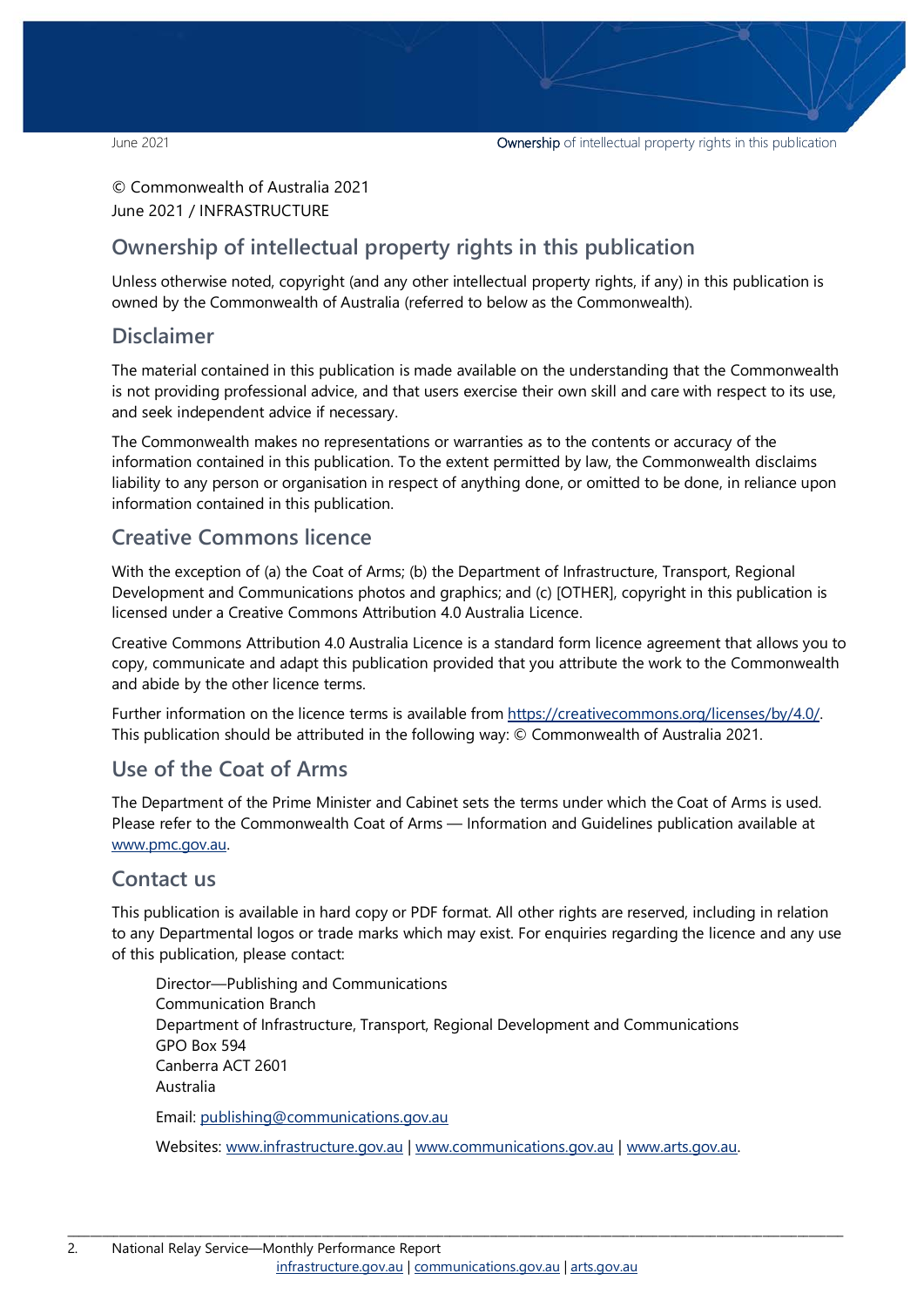### June 2021

### **Contents**

## Tables / images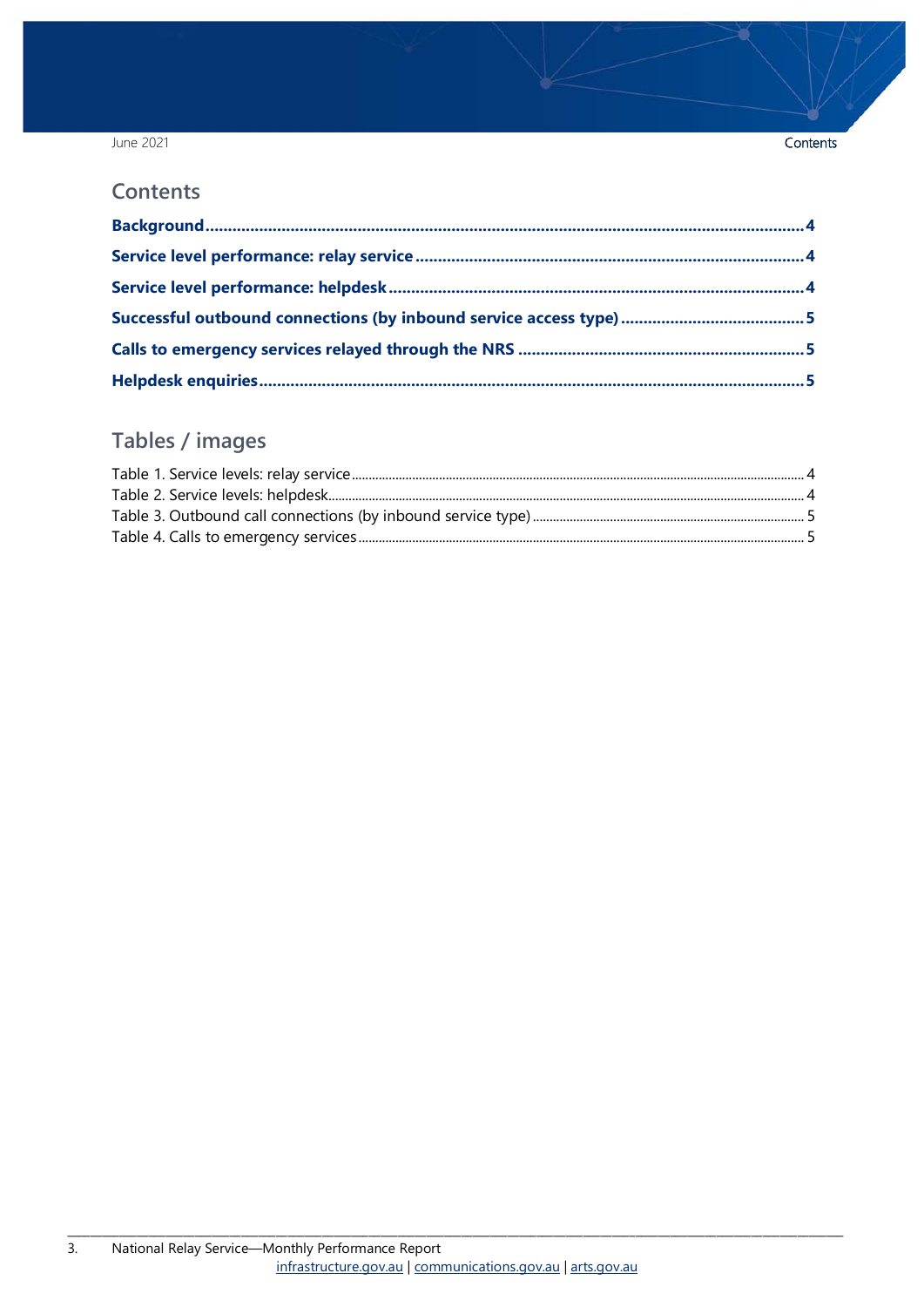## <span id="page-3-0"></span>**Background**

Concentrix, the National Relay Service (NRS) provider (relay and helpdesk services), submits activity and performance data to the Department of Infrastructure, Transport, Regional Development and Communications (the Department). This information is used to review the performance of the NRS against agreed service levels as well as provide data and information about how the NRS has been used in that month.

The Department then reports on NRS performance against agreed service levels and information on how the NRS is used, including the number of successful outbound connections, the number of calls to emergency services and the number of enquries to the NRS helpdesk.

## <span id="page-3-1"></span>**Service level performance: relay service**

| <b>Service level</b>                        | <b>Target</b>                                                                                                                                 | June<br>2021 |
|---------------------------------------------|-----------------------------------------------------------------------------------------------------------------------------------------------|--------------|
| Grade of Service 1 106<br>and 000 emergency | At least 85% of 106 and 000 calls are answered by a call-taker<br>within 5 seconds of reaching the relevant answering point for<br>the call.  | 92.35%       |
| Grade of Service 2 106<br>and 000 emergency | At least 95% of 106 and 000 calls are answered by a call-taker<br>within 10 seconds of reaching the relevant answering point<br>for the call. | 96.40%       |
| <b>Abandon Rate</b>                         | No more than 5% of calls answered by a call taker are<br>abandoned after leaving the IVR or being presented to the<br>routing queue.          | 1.03%        |
| <b>Grade of Service 3</b>                   | At least 85% of all other non-emergency calls are answered<br>by a call taker within 10 seconds                                               | 92.06%       |
| <b>Grade of Service 4</b>                   | At least 80% of video relay calls are answered by a call taker<br>within 120 seconds                                                          | 83.57%       |

<span id="page-3-3"></span>**Table 1. Service levels: relay service**

## <span id="page-3-2"></span>**Service level performance: helpdesk**

### <span id="page-3-4"></span>**Table 2. Service levels: helpdesk**

| <b>Service level</b>                  | <b>Target</b>                                                                                                                                                                                                                                                                                            | <b>June</b><br>2021 |
|---------------------------------------|----------------------------------------------------------------------------------------------------------------------------------------------------------------------------------------------------------------------------------------------------------------------------------------------------------|---------------------|
| <b>Grade of Service</b>               | 80% of all telephone calls answered by a call taker within 30<br>seconds                                                                                                                                                                                                                                 | 90.60%              |
| <b>Acknowledgement</b>                | Must acknowledge greater than 85% of all enquiries received<br>through public NRS email addresses or forms from Accesshub or<br>from Helpdesk users within four hours where the enquiry is received<br>before 2 pm (AEST) on a business.<br>Day or otherwise by 12 noon (AEST) on the next business day. | 100%                |
| <b>Contact Resolution</b>             | Resolve greater than 85% of all enquiries received within 2 business<br>days.                                                                                                                                                                                                                            | 100%                |
| <b>Complaint</b><br><b>Resolution</b> | All complaints received are resolved within 20 business days of them<br>being raised                                                                                                                                                                                                                     | 100%                |

\_\_\_\_\_\_\_\_\_\_\_\_\_\_\_\_\_\_\_\_\_\_\_\_\_\_\_\_\_\_\_\_\_\_\_\_\_\_\_\_\_\_\_\_\_\_\_\_\_\_\_\_\_\_\_\_\_\_\_\_\_\_\_\_\_\_\_\_\_\_\_\_\_\_\_\_\_\_\_\_\_\_\_\_\_\_\_\_\_\_\_\_\_\_\_\_\_\_\_\_\_\_\_\_\_\_\_\_\_\_\_\_\_\_\_\_\_\_\_\_\_\_\_\_\_\_\_\_\_\_\_\_\_\_